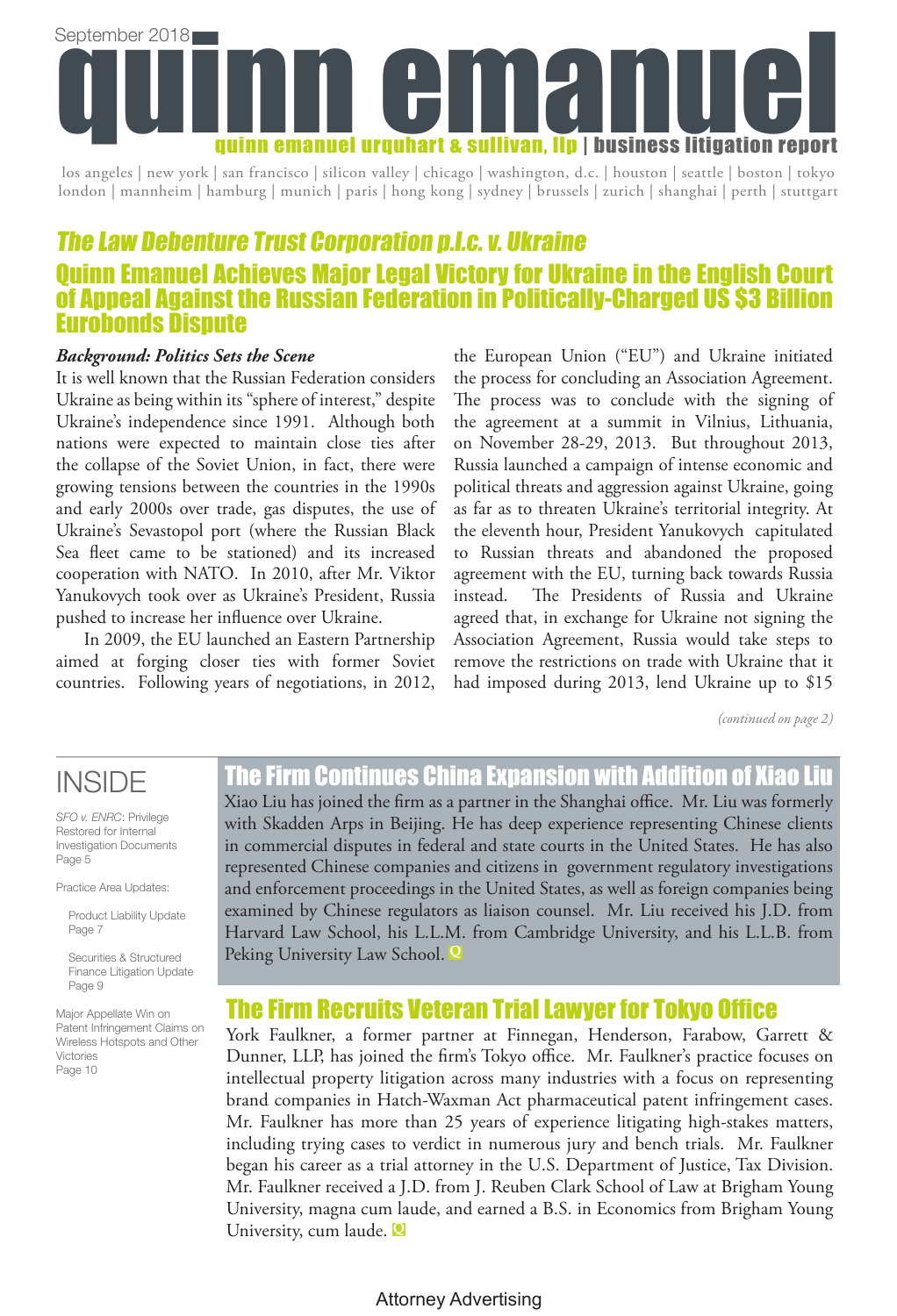billion, and have Gazprom, the Russian gas company, sell natural gas to Naftogaz, Ukraine's national gas company, at a discount.

On December 24, 2013, Ukraine purportedly issued US \$3 billion Eurobonds, at 5% interest payable bi-annually, which was taken up as to 100% by Russia (the "Russian Bonds"). The Russian Bonds, although dressed up as a standard capital markets issuance, in reality represented a bilateral loan made by Russia to Ukraine and constituted the first tranche of the promised lending of US \$15 billion under the Presidents' deal.

President Yanukovych's decision proved to be a watershed moment in Ukrainian history. Public protests had already begun in late November 2013 at Independence Square in Kyiv, when President Yanukovych's decision not to proceed with the EU agreement was first announced. As the days passed, the protests – which became known as the 'Revolution of Dignity' – spread across Ukraine. By early 2014, the protests had turned violent, with Ukraine's security services using force against civilian demonstrators. This came to a terrible head when, in mid-February 2014, scores of civilians were shot dead on the streets of Kyiv, killed by what are widely believed to have been Russian commandos in disguise and operating among the Ukrainian security services. An agreement to try to settle the political crisis was signed by the Ukrainian President and prominent opposition figures on February 21, 2014, but as the protests continued, President Yanukovych abandoned his post and was exfiltrated to Russia by Russian special forces.

With Yanukovych gone, and a more pro-EU (and anti-Russia) administration certain to follow in Kyiv, Russia reversed its position towards Ukraine and effectively cancelled the agreement reached in November 2013. It cancelled its future commitment to lend up to a further US \$12 billion to Ukraine, procured Gazprom to cease to continue its discounted pricing of natural gas, and took other steps to punish Ukraine economically. Even more seriously, Russia launched a full scale military operation against Ukraine, illegally invading and purportedly annexing Crimea, and fueling and supporting separatist elements in eastern Ukraine, the country's industrial heartland. These actions ignited a civil war in eastern Ukraine that to date has resulted in the killing of more than 10,000 Ukrainian people and displaced millions more. The civil war continues despite a peace deal brokered by Western economies.

Economically, Ukraine was brought to its knees. Trade with Russia – which was Ukraine's largest trading partner – dwindled almost to nothing. The currency went into freefall and the economy collapsed. Ukraine had to seek tens of billions of dollars of emergency assistance from the International Monetary Fund to survive the crisis.

### *The Fate of the Russian Bonds*

December 21, 2015 marked the purported maturity date of the Russian Bonds. However, on 18 December 2015, Ukraine's parliament passed a law imposing a moratorium on repayment and the Russian Bonds went into "default." The Government of Ukraine engaged Quinn Emanuel to marshal its defense of Russia's inevitable legal claim.

### *Russia's "Simple" Debt Claim*

On February 16, 2016, the Russian Ministry of Finance directed the Trustee of the Russian Bonds, the Law Debenture Trust ("Law Debenture"), to initiate enforcement proceedings against Ukraine. A day later, Law Debenture commenced proceedings against Ukraine in the High Court of England & Wales seeking US \$3.075 billion as principal and interest for the second half of 2015, together with legal costs. The bonds contracts were governed by English law and subject to English court jurisdiction.

Law Debenture characterized Russia's claim as a "simple debt claim," reflecting the clear terms of the bonds documentation that (as is customary in such capital markets instruments) prohibited any counterclaims, set-offs or other defenses to repayment. Law Debenture maintained that the factual backdrop to the Russian Bonds was irrelevant to the legal position, and it filed an application for judgment to be entered against Ukraine in the full amount on a summary basis, without the necessity of a public trial.

### *Ukraine's Defenses*

The Quinn Emanuel team, ably assisted by leading English barristers Bankim Thanki QC, Ben Jaffey QC and Simon Atrill, advanced four principal defenses for Ukraine, emphasizing that Russia's claim formed part of a broader strategy of illegitimate economic, political, and military aggression by Russia against Ukraine and its people.

### *Defense 1 – Lack of Capacity / Authority*

First, Ukraine argued it lacked capacity, alternatively authority, to enter into the contracts for the Russian Bonds, thus rendering those contracts void. This defense relied on matters of Ukrainian law, which Ukraine argued should be taken into account when determining the issues under English conflict of laws rules.

Specifically, Ukraine argued that the Russian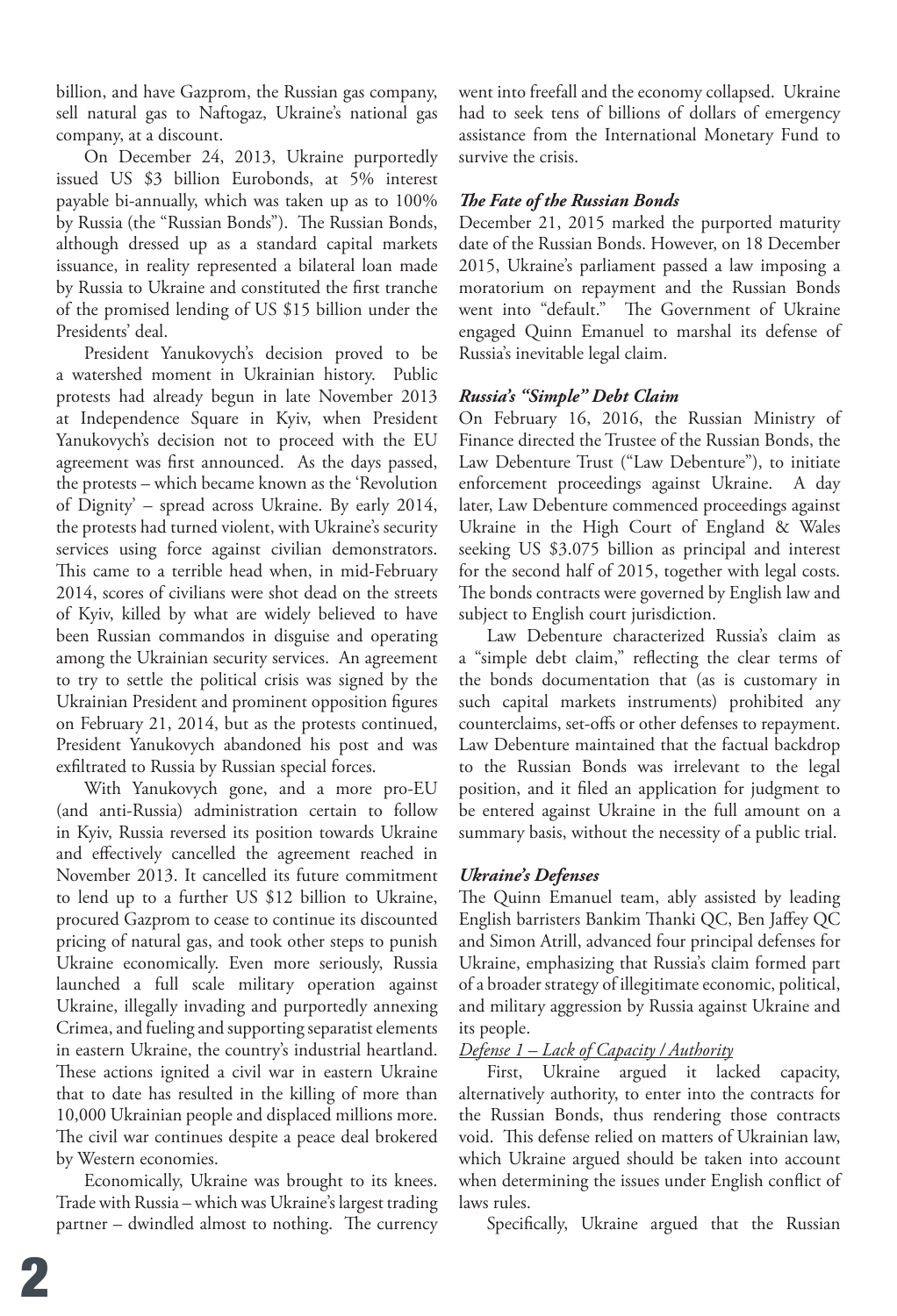Bonds breached the borrowing limits in its Budget Law of 2013 and that, as a consequence, the Cabinet of Ministers of Ukraine ("CMU") lacked capacity to approve the borrowing, in addition to which Ukraine's Minister of Finance had no authority to enter into the contracts. Moreover, the process for approval of the borrowing by the CMU failed to satisfy various formal requirements under the applicable Ukrainian rules, rendering it ineffective as a matter of Ukrainian law. Law Debenture argued in response that Ukraine, as a nation-State, had unlimited capacity to contract, that the Minister of Finance had authority by virtue of his position (as well as on other grounds) and in any event that Ukraine had ratified and affirmed the Russian Bonds through its subsequent acts – which included paying interest throughout 2014 and again in June 2015.

### *Defense 2 - Duress*

Secondly, Ukraine contended that its entry into the contracts for the Russian Bonds was procured by duress. Under English law, duress renders a contract voidable and Ukraine asserted that it had avoided the contract. Ukraine's position was that its purported consent to the debt was vitiated by the unlawful and illegitimate threats and pressure exerted by Russia during 2013 which resulted in Ukraine having no alternative other than to accept Russia's money. Ukraine further argued that it was the subject of Russia's continuing duress in the period after the Russian Bonds were purportedly issued.

Law Debenture, on the other hand, argued that the English Court was precluded by the doctrine of Foreign Act of State (non-justiciability) from adjudicating on Ukraine's duress defense as, in order to do so, the court would be required to consider and make rulings on the legality or otherwise under international law of the acts of one foreign sovereign state (Russia) towards another (Ukraine) on the international plane. Having regard to the decision of the UK Supreme Court in *Belhaj v. Straw* (*[2017] UKSC 3*), Law Debenture argued that Ukraine's defense lacked a "domestic foothold" as it was not based on English law rights and duties, but matters between States under international law.

Ukraine, in return, advanced reasons as to why, under applicable principles, its duress defense ought to be held justiciable. Additionally, Ukraine argued that, even if held non-justiciable as Law Debenture claimed, the consequence of such a ruling should be a "stay" (i.e. suspension) of the proceedings, and not the entry of a summary judgment against Ukraine. Otherwise, Ukraine would be denied its right to a fair trial and suffer an adverse judgment without being allowed to plead a defense.

### *Defense 3 – Implied Terms*

Ukraine also argued that, under English law principles, terms fell to be implied into the contracts for the Russian Bonds to the effect that Russia would not deliberately interfere with or hinder Ukraine's ability to repay, or demand repayment if in breach of its obligations towards Ukraine under public international law. Ukraine said that Russia was clearly in breach of such terms by virtue of its aggressive acts towards Ukraine. Law Debenture advanced various arguments against the implication of such terms, including that the contracts for the Bonds are tradeable instruments which could be purchased by third parties and which must therefore be certain on the face of the documents as to their terms.

### *Defense 4 - Countermeasures*

Fourthly, Ukraine argued that its non-payment was a valid countermeasure under public international law in response to Russia's own violations of its international law obligations towards Ukraine, which English law ought to recognize. Countermeasures are unilateral reprisals by a State as justified responses against unlawful acts committed against it by the other State that is the target of the countermeasure. In response, Law Debenture argued that English law does not and ought not to recognize any such a defense. *"Other Compelling Reasons"*

In addition to these defenses, Ukraine contested Law Debenture's entitlement to summary judgment, citing that Law Debenture's claim was in reality another tool of Russian oppression against Ukraine and that, in light of the underlying circumstances, there were "other compelling reasons" why the matter should be subject to a full public trial and Russia denied the benefit of the summary judgment in the face of its egregious conduct.

### *The High Court Sides With Russia*

Mr. Justice Blair, sitting in the specialist Financial List division of the High Court of Justice, delivered his decision on Russia's summary judgment application in March 2017. Whilst the judgment recognized the "deeply troubling circumstances" surrounding the Russian Bonds, the Court held in short that it was constrained by the applicable principles of English law to hold that none of Ukraine's defenses stood a realistic prospect of success at trial.

On the particular defenses raised by Ukraine, the Court held that:

i. The capacity of a sovereign nation-State is unlimited as a matter of English law – a point not previously considered in any English court judgment – and the Ukrainian Minister of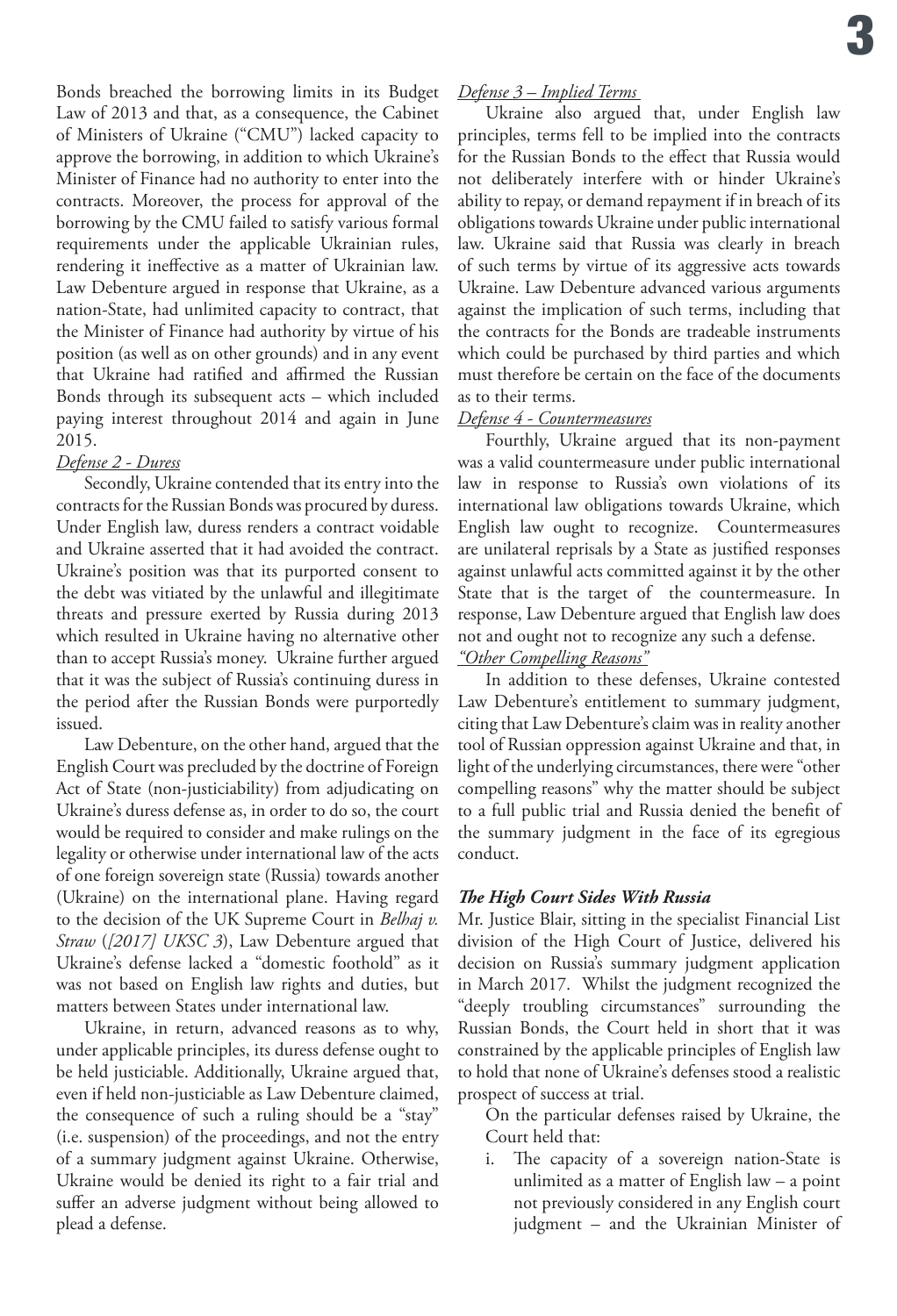Finance had authority to transact the Russian Bonds;

- ii. Although Ukraine has "a strong case" on duress, English law prohibits the Court from adjudicating on allegations which concern the acts of one sovereign state towards another on the international plane; and the consequence of such a finding of "non-justiciability" is that Law Debenture should be entitled to judgment (and Ukraine should be refused its request for a stay of the claim);
- iii. The terms contended for by Ukraine do not fall to be implied into the contracts for the Russian Bonds as those terms contradict express terms of the contracts and would render the agreements unworkable;
- iv. The defense of countermeasures failed for the same reason as the failure of the duress defense, namely that it would require the English Court to adjudicate on matters between foreign sovereign states which are non-justiciable; and
- v. There were no "other compelling reasons" to justify permitting the case to proceed to a full trial.

In Ukraine's favor, the Court also held that Law Debenture's argument that Ukraine had ratified and affirmed the bonds contracts by its subsequent acts was not suitable for summary determination, as it required a detailed examination of the evidence which could only properly be undertaken at a full trial. However, in light of the Court's primary findings, this had no impact on the Court's decision to enter summary judgment against Ukraine.

### *But High Court Also Grants Permission to Appeal and Stay of Execution of the Judgment*

Despite that adverse decision, because of the novelty and complexity of the legal and factual issues at play, as well as the importance of the case, the Court granted Ukraine's request for general and unconditional permission to appeal the Judgment to the Court of Appeal. The Court also imposed a stay of execution of the summary judgment pending the outcome of that appeal.

The case therefore took a step up to the Court of Appeal.

### *The Court of Appeal Vindicates Ukraine's Position*

Ukraine's appeal was heard by the Court of Appeal at the end of January 2018 before a senior panel of appeal justices (Lady Justice Gloster, Lord Justice Sales and Lord Justice Richards). On September 14, 2018, the Court delivered a landmark judgment breaking new

legal ground and vindicating Ukraine's position.

The Court reversed the High Court's decision on Ukraine's duress defense, finding that there is a clear "domestic foothold" for the English Court to adjudicate the defense. The Court of Appeal ruled that English courts are "well capable of construing treaty obligations…and assessing their application," particularly so given the choice of English court jurisdiction in the Russian Bonds contracts, the clear condemnation of Russia's acts by the UK government (as well as the EU) and significantly, Russia's refusal to take up Ukraine's offer of having the dispute determined before the International Court of Justice. The Court of Appeal judges said "It would be unjust to permit... Russia to proceed to seek to make good the contract claim without Ukraine being able to defend itself by raising its defense of duress at trial," and that it was desirable for the case to go to trial "to allow the whole pattern of alleged threatening behavior by Russia to be assessed in its full context." Thus, the Court concluded that a full trial of Ukraine's duress defense was required.

Additionally, the Court held that, even had it agreed with the judge below that the duress defense was non-justiciable, it would as a consequence have ordered a permanent stay of the proceedings since it would be contrary to the requirement of natural justice and fairness for Ukraine to be denied the opportunity to defend itself before the Court and yet face an adverse judgment.

Although the Court of Appeal upheld the High Court on the remaining grounds of Ukraine's appeal, the reversal of the High Court on the duress defense was sufficient to overturn the summary judgment and require the case on that defense to be sent to a full public trial. Unusually, as such matters are almost always left for the Supreme Court to determine, the Court of Appeal also granted both parties permission to appeal to the Supreme Court. This again reflects both the importance of the case and the novelty and complexity of the issues.

The decision of the Court of Appeal sets down new law on a case without precedent in the English courts. It posits the principles that the English court will apply when dealing with sovereign-sovereign disputes that have a commercial context and are subject to English law and court jurisdiction by the parties' agreement. Amongst other new points of law, it clarifies the application of the Supreme Court's ruling in the *Belhaj* case and makes clear that, if an otherwise viable defense is non-justiciable, a permanent stay of proceedings will be warranted to ensure that the defendant is not condemned unheard.

It can be expected that the case will now move to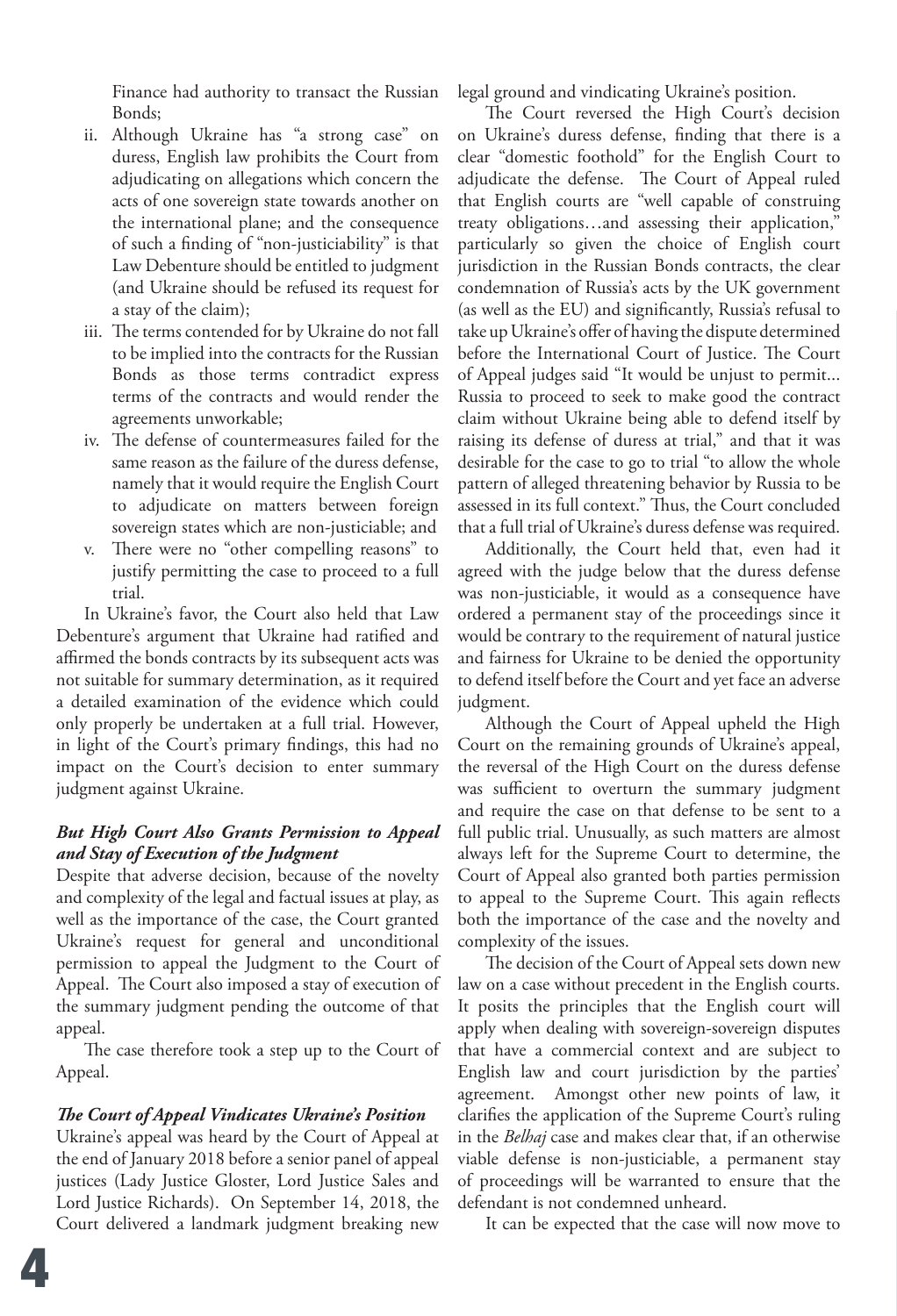the Supreme Court for the next round in this fierce dispute which will likely run through 2019. The Supreme Court will have the opportunity further to develop the common law in the novel areas touched by this case, and in the process reinforce the distinction of English law and the pre-eminence of the English courts in adjudicating complex and sensitive disputes of an

internationalist nature. In the meantime, this decision represents a huge victory for Ukraine in this bitter fight in which it seeks to cast a public spotlight on Russia's acts of aggression and to have those adjudicated on by a transparent and impartial tribunal, something which Russia has strained every muscle to resist. **<sup>Q</sup>**

## NOTED WITH INTEREST

### *SFO v. ENRC***: Privilege Restored for Internal Investigation Documents**

The English Court of Appeal has handed down its much-anticipated judgment in *The Director of the Serious Fraud Office v. Eurasian Natural Resources Corporation Limited* [2018] EWCA Civ 2006. At first instance, the High Court took a restrictive approach to both litigation privilege and legal advice privilege. The Court of Appeal has allowed the appeal, finding that the London-headquartered mining company Eurasian National Resources Corporation (**ENRC**) was entitled to claim litigation privilege over documents generated during an internal investigation following a whistleblower report because they had been created once criminal legal proceedings were sufficiently contemplated.

The Court has restored the orthodox position that subject to the particular facts at hand, documents created in the course of an internal investigation (including interview notes prepared by lawyers) are capable of being protected from disclosure to UK authorities by virtue of litigation privilege where their dominant purpose is to advise on, or obtain evidence in relation to, actual or contemplated litigation (including avoiding or settling such litigation).

The Court of Appeal dismissed the appeal on legal advice privilege, considering itself bound by the House of Lords decision in *Three Rivers No 5* to find that legal advice privilege is limited to communications between a lawyer and those specifically tasked with seeking and receiving justice on behalf of the client company. However, the Court observed that the decision places large corporations at a disadvantage compared to small or medium sized enterprises, since for large corporations the information on which legal advice is sought will rarely be in the hands of the main board or those it appoints to seek and obtain the legal advice. According to the Court, the narrow definition of the "client" as established in *Three Rivers No 5* is outdated, and it would have departed from the decision had the opportunity been available.

### *Background to the Case*

In early 2011, ENRC instructed lawyers to conduct a fact-finding investigation into a whistleblower's allegation of corruption and wrongdoing in relation to its Kazakh subsidiary. There followed a lengthy period of dialogue between ENRC and the UK Serious Fraud Office (**SFO**), including a series of meetings in which ENRC updated the SFO on the progress of its internal investigation. The SFO formally announced that it was commencing a criminal investigation in April 2013.

As part of its investigation, the SFO sought to compel ENRC to produce a range of documents, including interview notes taken by external lawyers, material associated with a review by forensic accountants, and presentations by external lawyers for the purpose of advising and receiving instructions from the ENRC internal team. When ENRC claimed legal professional privilege in respect of these documents, the SFO commenced proceedings in the High Court, seeking production on the basis that they were not privileged.

### *Litigation Privilege*

*The first instance decision – no litigation privilege*

The test for when litigation privilege applies was set out by Lord Carswell in *Three Rivers District Council v. Bank of England (No. 6)* [2004] UKHL 48:

Communications between parties or their solicitors and third parties for the purpose of obtaining information or advice in connection with existing or contemplated litigation attracts litigation privilege when, at the time of the communication in question, the following conditions are satisfied: (a) litigation is in progress or reasonably in contemplation;

(b) the communications are made with the sole or dominant purpose of conducting that anticipated litigation;

(c) the litigation must be adversarial, not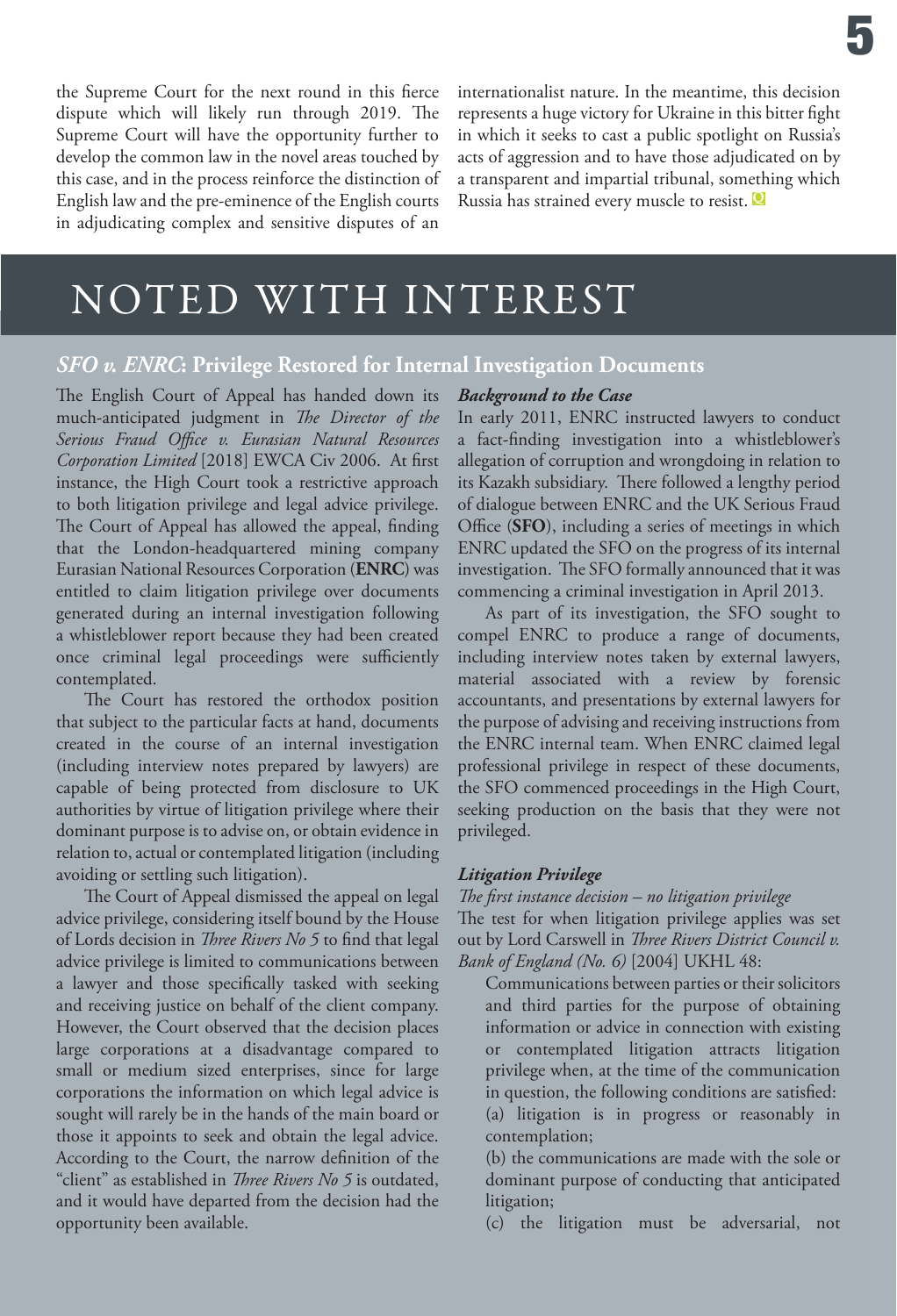# NOTED WITH INTEREST (cont.)

### investigative or inquisitorial.

ENRC's claim for litigation privilege fell at the first hurdle in the High Court before Mrs Justice Andrews.

The judge ruled that a criminal investigation by the SFO is not adversarial litigation for privilege purposes. According to the judge, an SFO investigation is a preliminary step taken before any decision to prosecute is made. In practice this means that a claim to privilege can only be made out where a prosecution is in "reasonable contemplation." The judge took the view that ENRC did not contemplate a prosecution when the documents in question were produced, such that those documents were not protected by litigation privilege.

The judge also ruled that, even if a prosecution had been reasonably in contemplation, none of the documents in question were created with the "dominant purpose" of being used in the conduct of such litigation. In the judge's view, the main purpose of the internal investigation was to establish whether there was any truth to the whistleblower allegations, and to prepare for any future SFO investigation. Against a background of cooperation and openness, fact-finding aimed at obtaining legal advice on how to avoid an investigation is not covered by litigation privilege.

### *The Court of Appeal decision – orthodoxy restored*

On September 5, 2018, the Court of Appeal upheld ENRC's claim to litigation privilege over the categories of documents described above. The Court considered two main issues:

- Issue 1: Was the judge right to determine that, at no stage before all of the documents had been created, criminal legal proceedings against ENRC or its subsidiaries or their employees were reasonably in contemplation?
- Issue 2: Was the judge right to determine that none of the documents were brought into existence for the dominant purpose of resisting contemplated criminal proceedings against ENRC or its subsidiaries or their employees?

As regards Issue 1, the Court of Appeal found that a criminal prosecution was reasonably in contemplation when the documents at the center of the SFO's application were created. In the Court's view, the whole sub-text of the relationship between ENRC and the SFO was the possibility, if not the likelihood, of prosecution if the self-reporting process did not result in a settlement.

The Court of Appeal held that while not "every SFO manifestation of concern would properly be regarded as adversarial litigation," when the SFO specifically notifies a company of the prospect of prosecution and

legal advisers are engaged to deal with that situation, "there is a clear ground for contending that criminal prosecution is in reasonable contemplation."

Moreover, the Court of Appeal held that although a party anticipating a possible prosecution will often need to investigate before it can be certain that a prosecution is likely, uncertainty does not prevent proceedings from being in reasonable contemplation.

As regards Issue 2, the Court of Appeal disagreed with the judge that ENRC's dominant purpose in launching the investigation was compliance and governance, finding that the need to investigate corruption allegations was just a "subset" of the dominant purpose of defending contemplated proceedings. According to the Court:

Legal advice given to head off, avoid, or even settle reasonably contemplated proceedings is as much protected by litigation privilege as advice given for the purpose of resisting or defending such contemplated proceedings.

In reaching this conclusion, the Court remarked that if corporates were not to benefit from legal privilege in these circumstances, "the temptation might well be not to investigate at all," which would clearly work against good governance and best practice compliance considerations.

The SFO is understood to be considering an appeal to the Supreme Court.

### *Legal Advice Privilege*

The judge at first instance rejected ENRC's claims that interview notes taken by solicitors in the course of the investigation were subject to legal advice privilege, finding that there was no evidence that any of the persons interviewed were authorized to seek and receive legal advice on behalf of ENRC.

In reaching this decision, the judge endorsed the decision of Hildyard J in *The RBS Rights Issue Litigation* [2016] EWHC 3161 (Ch), which she said supports the proposition that:

legal advice privilege attaches only communications between a lawyer and those individuals who are authorized to obtain legal advice on that entity's behalf. Communications between the solicitors and employees or officers of the client, however senior in the corporate hierarchy, who do not fall within that description will not be subject to legal advice privilege.

The judge found that Hildyard J's reasoning in *RBS* was consistent with *Three Rivers No 5*, and was also correct as a matter of principle.

ENRC and the Law Society of England and Wales, which intervened in the appeal, submitted that *Three*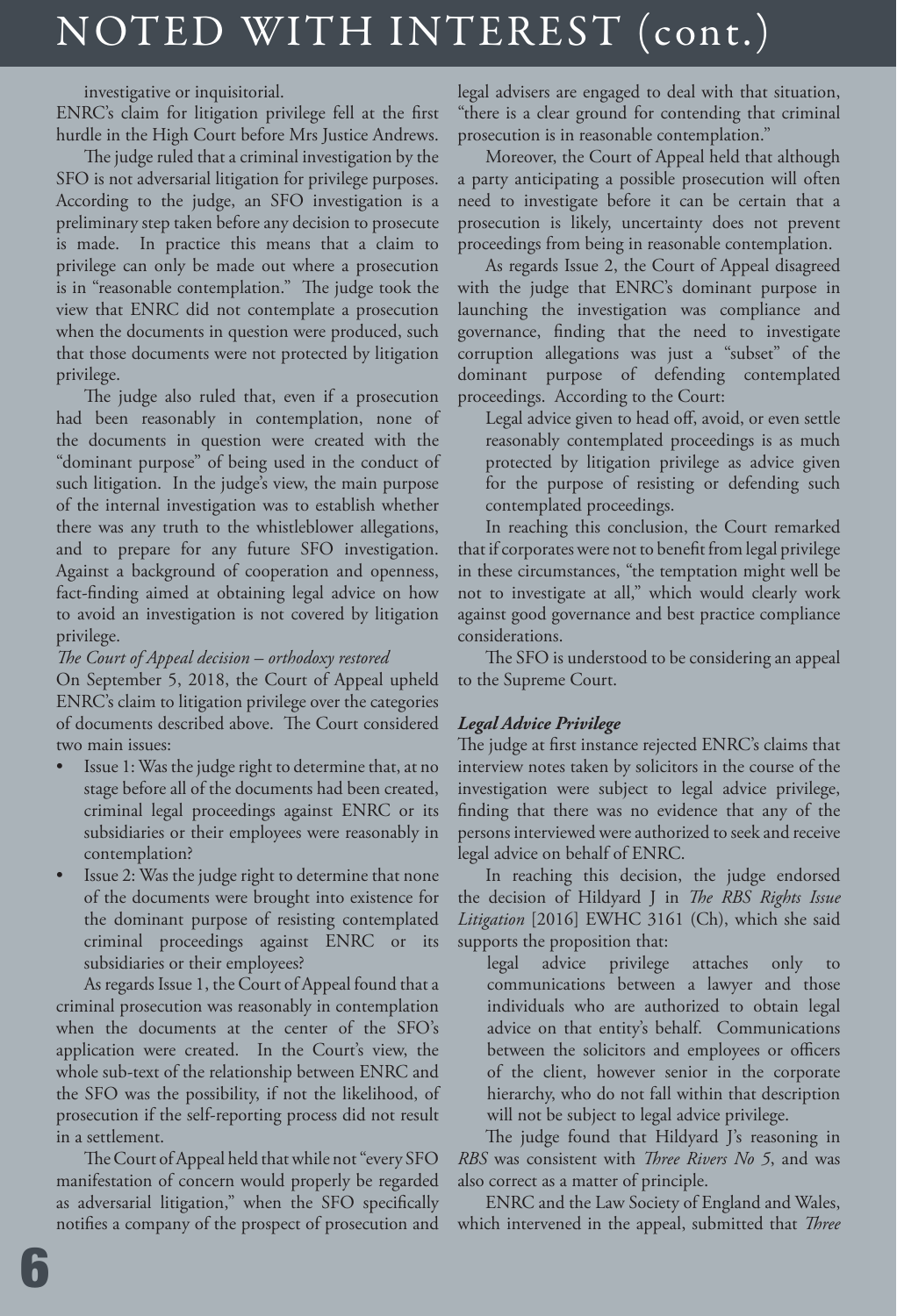*Rivers No 5* was wrong. To attract legal advice privilege, all that should be necessary is that the employee in question is authorized by the client to provide the information to the company's lawyer.

The Court of Appeal saw "much force" in ENRC's submission. It observed that confining legal advice privilege to communications between lawyer and "client," in the narrow sense of those authorized to seek and receive legal advice on a corporation's behalf, places large corporations at a disadvantage. For such organisations, it is unlikely that the information on which legal advice is sought will be in the hands of the main board or those it appoints to seek and obtain the legal advice. The Court also noted that English law is out of step with the international common law on this issue.

However, the Court of Appeal declined the appeal on grounds it was bound to follow the decision in *Three Rivers No 5*, which remains good law in England and Wales. The Court noted that if it had been open to it to depart from *Three Rivers No 5*, it would have been in favor of doing so, but that as things stand the matter will have to be considered by the Supreme Court in this or an appropriate future case.

### *Implications for Companies*

The Court of Appeal's ruling is significant for any company faced with undertaking an internal investigation in response to allegations of wrongdoing. The decision does away with a number of illogical distinctions, such as the judge's conclusion that documents prepared with the purpose of warding off litigation in the first place, rather than defending it, are not covered by litigation privilege. The decision will mean that businesses can be more confident again about thoroughly investigating allegations of wrongdoing.

7

However, while the decision is being characterized in the legal press as a "resounding defeat" for the SFO, the Court of Appeal emphasized that whether litigation privilege applies is a question of fact and ENRC's words and actions were scrutinized before the claim to privilege was upheld. Businesses and their legal advisers must therefore remain vigilant and expect assertions of privilege to be examined closely by third parties, regulators and law enforcement. It remains key to any claim for litigation privilege that litigation can be shown to have been both reasonably contemplated at the time of any investigation and to have been the sole or dominant purpose of any documents in question.

ENRC's appeal succeeded on litigation privilege alone. The decision on legal advice privilege in *Three Rivers No 5* continues to apply. It therefore remains the case that communications between an employee of a corporation and the corporation's lawyers will not attract legal advice privilege unless that employee has been tasked with seeking and receiving such advice on behalf of the client. **Q**

### PRACTICE AREA NOTES

### Product Liability Update

*Innovator Liability and New Considerations for Brand-Name Manufacturers.* It has long been a well-settled principle of tort law that a manufacturer can only be responsible for tort claims arising from its own product. However, a recent decision of a Massachusetts state court permitting generic drug users to sue brand-name pharmaceutical companies pursuant to an "innovator liability" tort theory suggests a potential shift away from this long-standing principle. Any expansion of tort liability for branded companies may have broader implications, with claimants seeking to disturb the scope of tort liability more generally and in other contexts.

By way of background, claimants have long sought to hold brand-name drug manufacturers liable for injuries allegedly sustained as a result of their ingestion of generic bioequivalents. The overwhelming majority of courts have rejected attempts to impose such "innovator liability," finding it contrary to well-established tenets of product liability law and principles of fundamental fairness to deem an innovator pharmaceutical company responsible for injuries associated with a product it did not manufacture. The seminal case in this area, *Foster v. American Home Products Corp.*, reasoned that imposing liability on the branded manufacturer where the product ingested by the plaintiff was actually manufactured and sold by a generic competitor would be unfair and would "stretch the concept of foreseeability too far." 29 F.3d 165, 171 (4th Cir. 1994). In so doing, it noted that "[t]here is no legal precedent for using a name brand manufacturer's statements about its own product as a basis for liability for injuries caused by other manufacturers' products,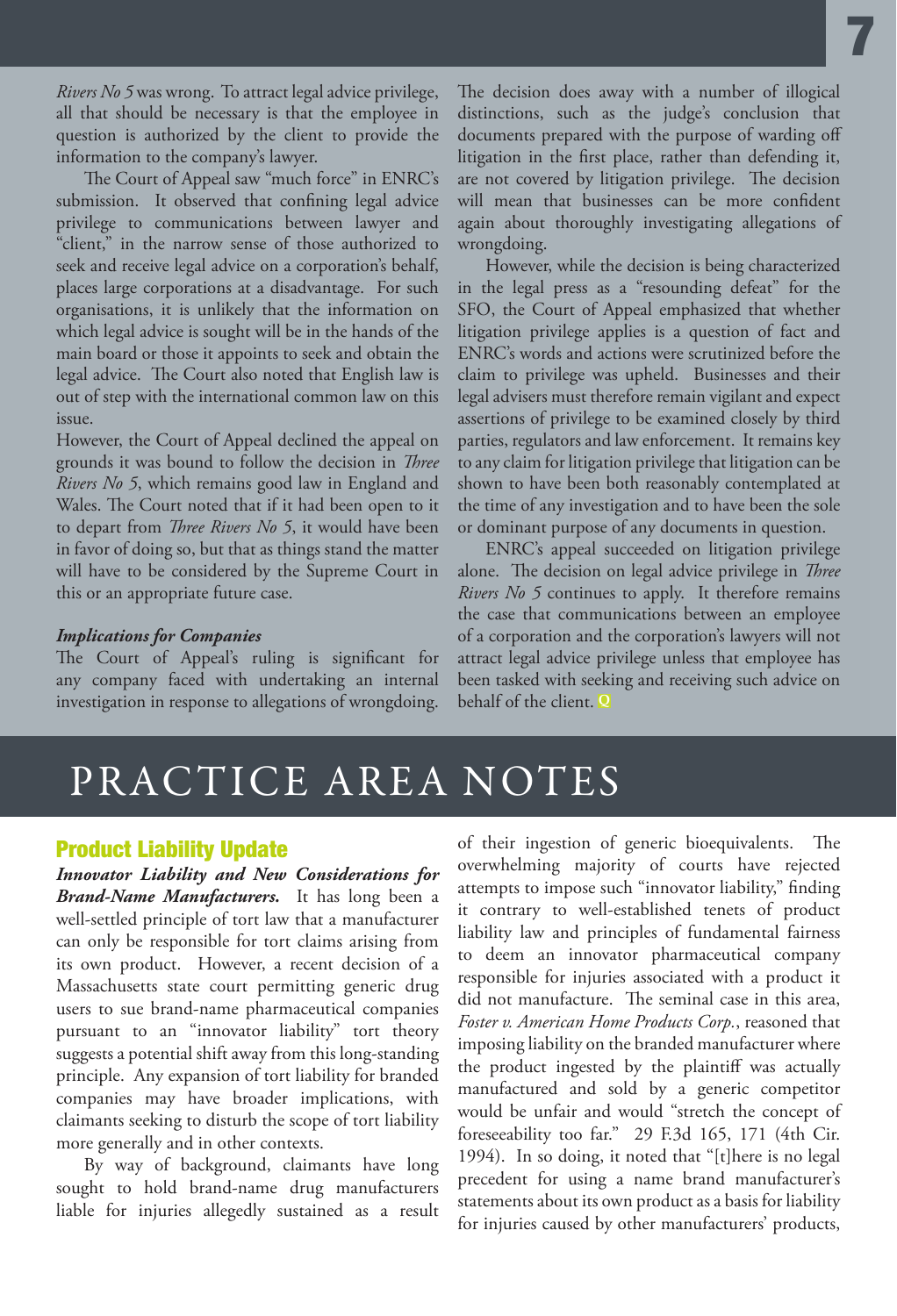# PRACTICE AREA NOTES (cont.)

over whose production the name brand manufacturer had no control" and that doing so "would be especially unfair when, as here, the generic manufacturer reaps the benefits of the name brand manufacturer's statements by copying its labels and riding on the coattails of its advertising." *Id.* at 170. *Foster* also reasoned that it would not be foreseeable to branded manufacturers that generic users would rely on their labeling, as generic manufacturers are responsible for their own labels and "are also permitted to add or strengthen warnings and delete misleading statements on labels, even without prior FDA approval." *Id.*

The Supreme Court's decision in *PLIVA, Inc. v. Mensing*—which found that state law tort claims against generic drug manufacturers are preempted by federal drug regulations—has since altered the landscape. 564 U.S. 604 (2011). In *Mensing*, the Supreme Court found that generic manufacturers could not possibly create "safer" labeling (as Plaintiffs alleged should have been done in pursuing their state law tort claims) and simultaneously comply with the federal requirement to keep their labeling the same as the branded counterpart's. *Id.* at 624. Indeed, the Hatch-Waxman Act—which sought to simultaneously make pharmaceutical drugs more accessible (by lessening the testing and approval burdens on generic manufacturers) and incentivize innovation (by extending patent terms for branded companies)—generally requires generic manufacturers to maintain the same label and warnings as its brandname competitor once FDA approval is received. Of course, multiple abbreviated approval pathways exist for generic manufacturers under the Hatch-Waxman Act, and label differences are permissible in certain identified instances, such as with a 505(b)(2) application, if there are differences in the products' expiration dates, formulation, bioavailability, or pharmacokinetics, or if an indication or other aspect of labeling protected by patent or exclusivity is omitted. But *Mensing* necessarily halted claims against generic manufacturers in their tracks, with generic users resorting to filing suit against the branded manufacturer who initially developed the branded equivalent drug (but did not manufacture the product actually ingested).

The majority of courts considering such claims in the wake of *Mensing* have followed the reasoning in *Foster* and declined to expand the scope of tort liability as to branded manufacturers. For example, a 2017 decision in the Zofran Multi-District Litigation granted a motion to dismiss on that basis, noting that while "[i]t is true that dismissal would appear to leave consumers injured by generic drugs without any form of remedy, . . . it may [also] be unfair or unwise to require brand-name manufacturers to bear 100% of the liability, when they may have only 10%, or less, of the relevant market." *In re Zofran (Ondansetron) Prods. Liab. Litig*., 261 F. Supp. 3d 62, 80 (D. Mass 2017). The court also noted that while *Mensing* exempted generic entities from state law claims, "[i]t does not clearly follow that brand-name manufacturers should bear all of the potential liability, particularly where it is unclear what the impact of such a potentially enormous shift in liability may have on the development of new drugs." *Id.*

The Massachusetts Supreme Judicial Court, on the other hand, has gone in the opposite direction. In *Rafferty v. Merck & Co., Inc.*, the plaintiff asserted state law tort claims against Merck in connection with his purported injuries after taking generic finasteride to treat an enlarged prostate. 92 N.E. 3d 1205 (Mass. 2018). Specifically, he alleged that the product label for finasteride did not adequately warn that sexual dysfunction side effects could continue after taking the drug, and that because the label conformed to Merck's American label for Proscar, Merck's duty to warn extended not only to users of Proscar but also to users of finasteride. *Id.* at 1211-12. He also alleged that international labeling for Proscar included a warning about persistent erectile dysfunction, which did not appear on the label when he ingested finasteride. *Id.* at 1212. Merck moved to dismiss, arguing that it did not manufacture the product the plaintiff ingested and so could not possibly be liable for his injuries, and its motion was granted, relying on a recent (and post-*Mensing*) Iowa Supreme Court case. Id. at 1212 (referencing the lower court's reliance on *Huck v. Wyeth, Inc.*, 850 N.W. 2d 353, 376-77 (Iowa 2014), *cert. denied*, 135 S.Ct. 1699 (2015)). The plaintiff appealed and the Supreme Judicial Court elected to review the decision. *Id.* at 1212. That move attracted significant *amici curiae* briefing in support of Merck, with a variety of entities arguing, among other things, that accepting an innovator liability theory would radically expand the scope of tort liability, unfairly subject innovators to limitless liability, significantly impact the ability to invest in (and thus chill) innovation, and would fundamentally change the pharmaceutical landscape and the intent of the Hatch-Waxman Act.

The *Rafferty* Court ultimately found that although a manufacturer's duty of care usually runs only to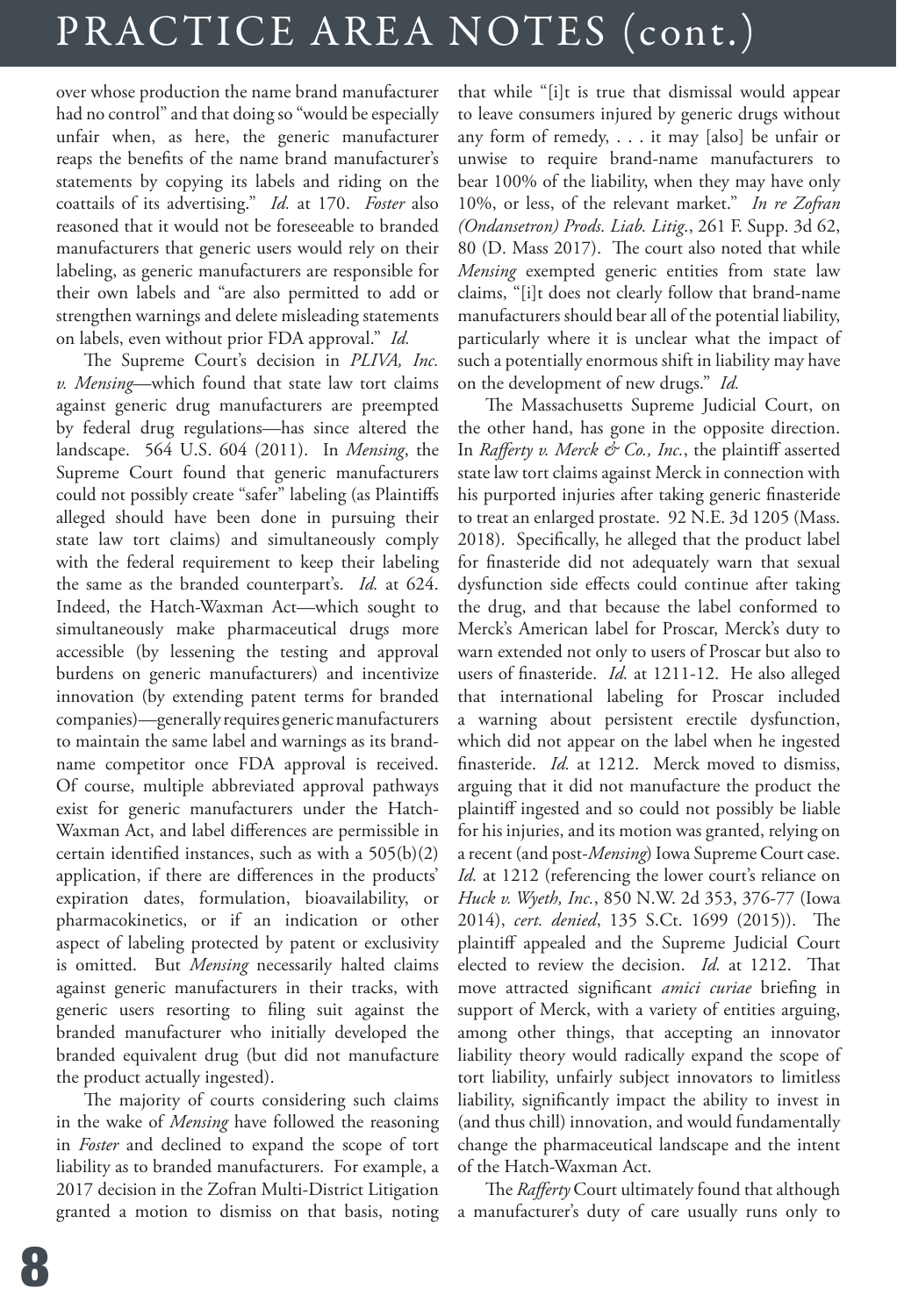the users of its product—because the risk of harm would only be foreseeable as to them—the *Rafferty*  case "presents an exception to the usual pattern." *Id.*  at 1215. It noted that "[w]ith generic drugs, it is not merely foreseeable but *certain* that the warning label provided by the brand-name manufacturer will be identical to the warning label provided by the generic manufacturer, and moreover that it will be relied on, not only by users of its own product, but also by users of the generic product." *Id.* After weighing public policy considerations—including plaintiff's inability to pursue the generic manufacturer post-*Mensing* on the one hand, and the potential impacts of permitting tort claims to proceed vis-à-vis the branded manufacturer on the other, including the significant increase in costs stemming from more litigation and the potential chilling of innovation the Supreme Judicial Court imposed a duty on branded manufacturers to consumers of generic drugs "not to act in reckless disregard of an unreasonable risk of death or grave bodily injury." *Id*. at 1219. In so doing, it acknowledged that imposing *any* duty on branded companies to warn generic consumers placed Massachusetts in the minority of courts. *Id.* at 1220. Commentators have since noted that they expect that plaintiffs in Massachusetts will allege recklessness in all failure to warn cases moving forward.

Relatedly, the U.S. Court of Appeals for the Seventh Circuit's recent opinion in *Dolin v. GlaxoSmithKline LLC* declined to address the question of innovator liability at all, even though the trial court's rejection of GSK's "this was not our product" argument encouraged significant *amici curiae* submissions similar to those made in support of Merck in *Rafferty*. -- F.3d --, 2018 WL 4001208 at \*11 (7th Cir. Aug. 22, 2018) (reversing the judgment and dismissing on preemption grounds, but declining to rule on "the new theory of liability that plaintiff advances"). Interestingly, this follows the Sixth Circuit's rejection of innovator liability. *See In re Darvocet, Darvon, and Propoxyphene Products Liability Litig.*, 756 F.3d 917 (6th Cir. 2014).

*Rafferty* and other similar outlier cases raise new considerations for branded companies as well as other product manufacturers, including those whose designs may be copied by competitors. Specifically, innovator companies should consider that plaintiffs will be seeking to expand tort liability in certain jurisdictions, and in turn, develop risk mitigation and preparedness strategies in order to be best-positioned to defend against these claims.

### Securities & Structured Finance Litigation **Update**

*U.S. Supreme Court Allows 1933 Act Securities Class Actions to Proceed in State Court, Continuing Trend of Strict Statutory Construction.* Plaintiffs seeking to pursue securities misrepresentation claims under federal law can do so under either the Securities Act of 1933 (the "1933 Act") or the Securities Exchange Act of 1934 (the "1934 Act"). Although 1933 Act claims can be brought only by purchasers of publicly-traded securities pursuant to a registration statement (which excludes secondary market purchasers) or those suing the direct seller, and have a short statute of limitations (one year after discovery of the misrepresentation or three years after the sale), they are more powerful than 1934 Act claims for plaintiffs who can assert them. Unlike misrepresentation claims under the 1934 Act, misrepresentation claims under the 1933 Act do not require proof of scienter or reliance and treat loss causation only as an affirmative defense (rather than requiring it as an element of the claim). In addition, claims under the 1933 Act can be brought in either state or federal court, whereas claims under the 1934 Act must be brought exclusively in federal court, where motions to dismiss are granted more frequently.

In *Cyan, Inc. v. Beaver County Employees Retirement Fund*, 138 S. Ct. 1061 (2018), the U.S. Supreme Court analyzed whether *class actions* asserting misrepresentation claims under the 1933 Act could proceed in either state or federal court in light of the Securities Litigation Uniform Standards Act ("SLUSA") passed in 1988. SLUSA was intended to address plaintiffs' attempts to circumvent the Private Securities Litigation Reform Act, passed three years earlier to prohibit "perceived abuses" in federal securities cases, by filing securities class actions in state court. SLUSA amended the 1933 Act and the 1934 Act to prohibit altogether any class action brought on behalf of more than 50 persons, referred to as "covered class actions," asserting misrepresentation claims under state law in connection with a security listed on a national exchange. 15 U.S.C. § 77p. It also provided for the removal to federal court of any covered class actions brought in state court. *Id.* § 77p(c). Finally, SLUSA specifically made conforming amendments to the jurisdictional provisions of the 1933 Act allowing removal of certain covered class actions. The question posed in *Cyan* was whether this amendment divested state courts of their jurisdiction over covered class actions asserting misrepresentation claims under the 1933 Act, allowing removal to federal court.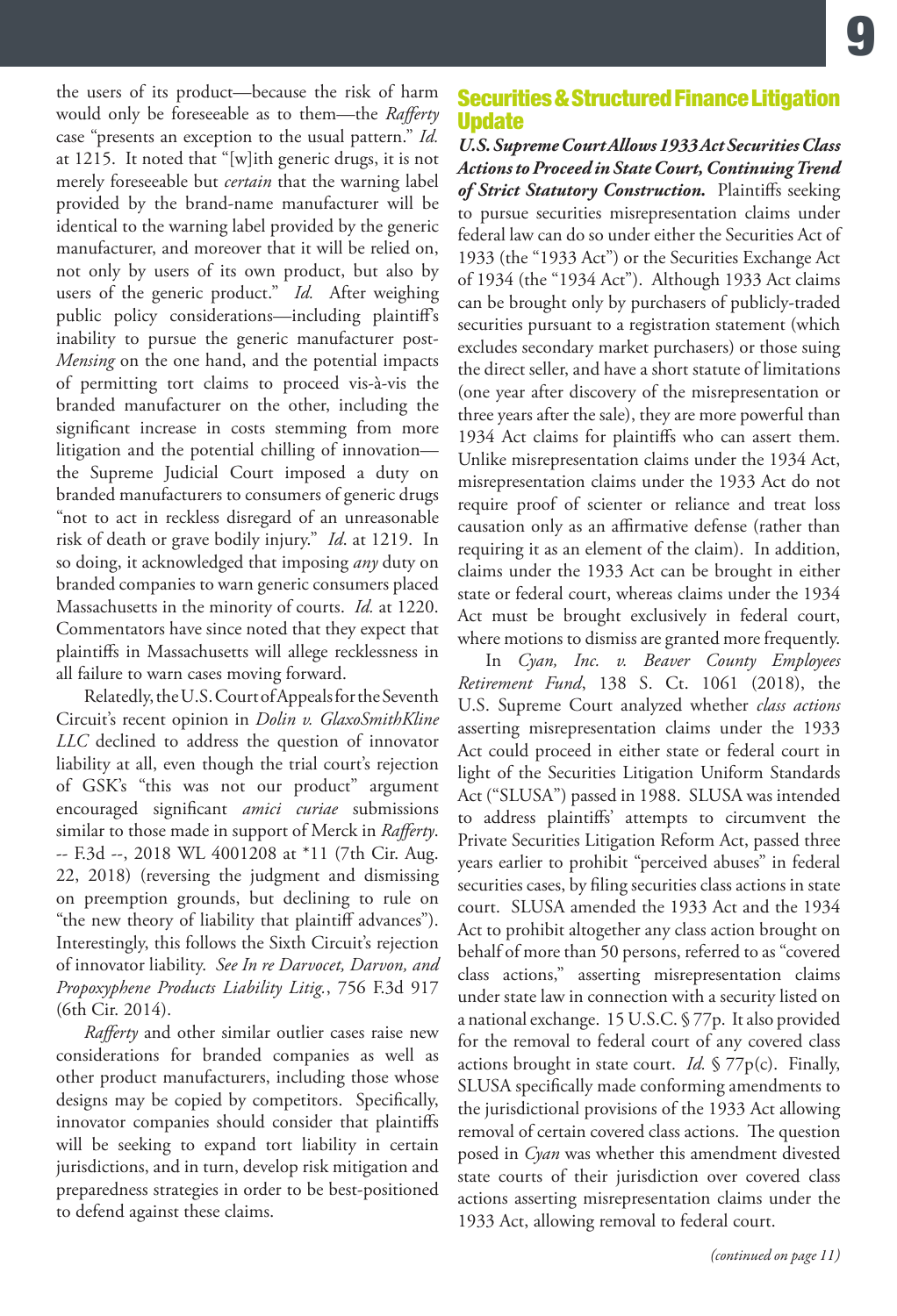# VICTORIES

**Major Appellate Victory on Patent Infringement Claims on Wireless Hotspots** The firm won a major appellate victory in the Federal Circuit on behalf of clients Novatel Wireless and Verizon Wireless, affirming a complete defense jury verdict obtained by the firm in 2017. The firm prevailed in a one-week jury trial before the Honorable Marilyn Huff in the Southern District of California in April 2017, where the San Diego jury took just over two hours to return its verdict that there was no infringement of any of the seven asserted claims, a decisive win in favor of Quinn Emanuel's clients.

The plaintiff (Carucel) sought to overturn the jury's verdict in an appeal to the United States Court of Appeals for the Federal Circuit, requesting that the Court of Appeals reverse the jury verdict and enter a judgment of infringement or, in the alternative, order a new trial, arguing that the jury should not have been permitted to consider certain evidence about the functionality of the accused device when applying the district court's claim construction. The Court of Appeals rejected the plaintiff's arguments on appeal in their entirety and affirmed the jury's finding of no infringement on all asserted claims.

Not only does this appellate victory eliminate all of Carucel's claims against our clients' products, it also helps other smartphone manufacturers using hotspot technology because Carucel will have little incentive to pursue other smartphone manufacturers for infringement of these patents.

**Appellate Victory For Samsung Reversing \$115 Million Judgment and Ending Case** Quinn Emanuel recently achieved a complete victory for Samsung Electronics Co. in the New York Appellate Division, First Department, which reversed a \$115 million judgment that had been entered against Samsung before we were retained for the appeal. In 2007, Samsung had entered into a series of contracts creating a patent pool for licensing patented digital television transmission technologies. While the pool had a ten-year term, the licensors expressly bargained for the right to leave the pool any time after five years, an option that made business sense given how rapidly television technology changes. Samsung exercised that early termination right in 2015, but MPEG LA, the pool administrator, refused to accept it and sued Samsung for breach of contract and more than \$100 million in damages for failure to pay royalties from 2015 to 2017.

The case turned on the interplay of termination provisions in two related contracts, each of which gave

Samsung "the right … to terminate with respect to itself all but not less than all" of the relevant contracts. One of the provisions, governing the agreement among the companies in the pool, expressly allowed unilateral voluntary termination after five years, subject to a sliding scale of financial penalties for doing so. The other provision allowed the pool members to fire the MPEG administrator collectively for various reasons, but had no early voluntary unilateral termination provision. The trial court accepted MPEG's argument that the agreements unambiguously prohibited Samsung's termination and entered a \$115 million judgment against Samsung.

On appeal, the Appellate Division reversed, agreeing with Quinn Emanuel that the contracts unambiguously authorized Samsung to make a voluntary early exit from the pool in any of years 2012 to 2017. In a careful decision that tracked Quinn Emanuel's arguments, the court held that the two termination provisions are not inconsistent but instead "simply apply to different situations," and rejected MPEG's interpretation because it provided no opportunity for a pre-2017 unilateral termination and thus rendered superfluous the early termination provision, and the financial penalties associated with it. The court therefore held Samsung's 2015 early termination entirely proper and ordered that MPEG's claims be dismissed in their entirety.

The decision is not only a significant win for Samsung in its long-running battle with MPEG LA, but also reaffirms the power of de novo review of contract interpretation by an appellate court. We aimed in this case for a full reversal, and not merely a remand to the trial court to consider extrinsic evidence about the parties' expectations. In so doing, we made the contracts speak as simply as possible for themselves, and the result was a stunning reversal in Samsung's favor. **Q**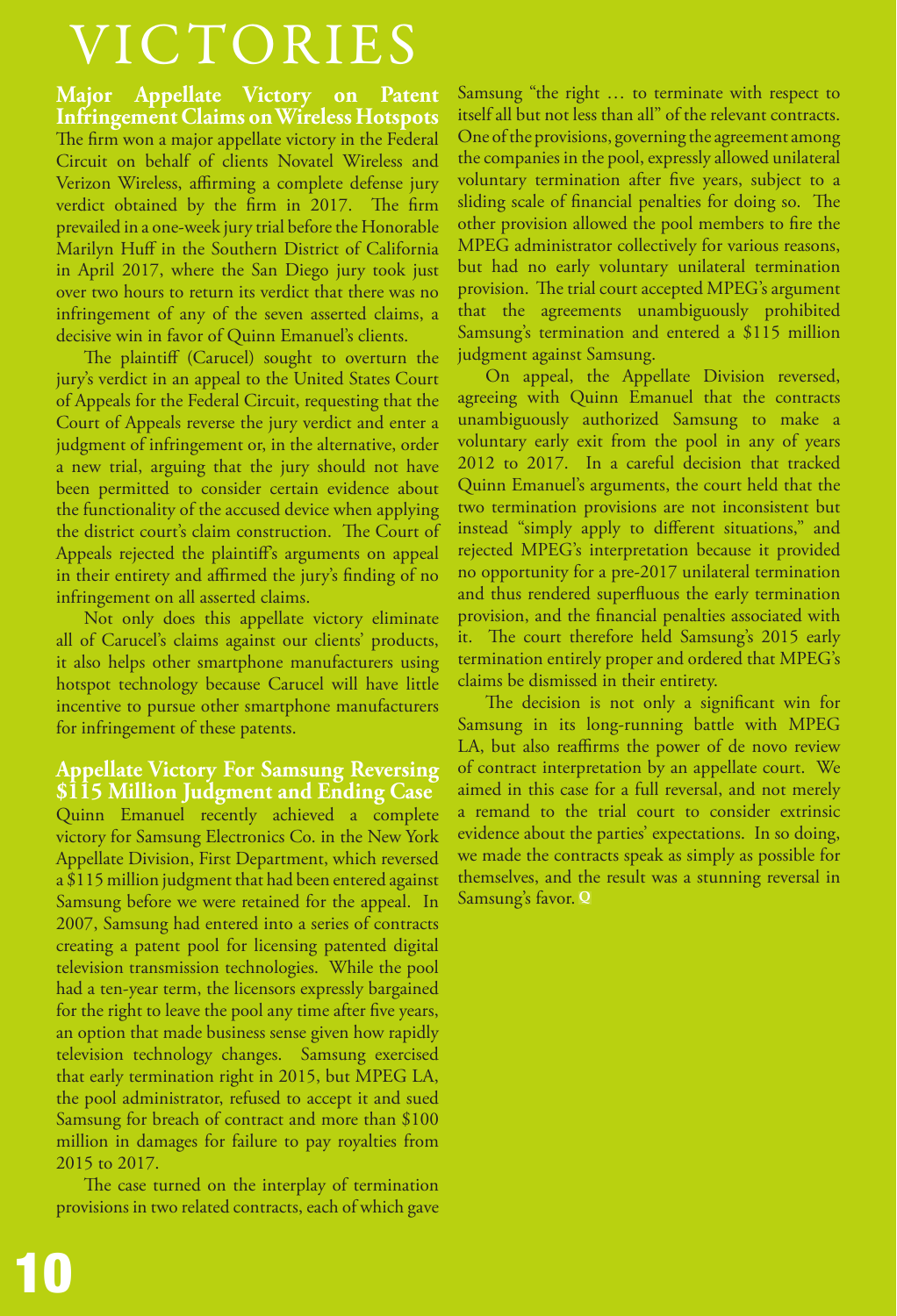# PRACTICE AREA NOTES (cont.)

In a unanimous opinion, the Supreme Court in *Cyan* strictly interpreted SLUSA to hold that state courts still have jurisdiction over covered class actions asserting 1933 Act misrepresentation claims exclusively and that defendants cannot remove such class actions to federal court. By its terms, SLUSA kept the 1933 Act's existing jurisdictional framework "except as provided in section 77p of this title with respect to covered class actions." The Supreme Court ruled that this text, "read most straightforwardly," refers to Section 77p as a whole, rather than to the "covered class actions" definition of Section 77p, and therefore modified the 1933 Act's jurisdictional provisions only with respect to covered class actions involving securities listed on a national exchange and asserting misrepresentation claims under state law.

The Supreme Court rejected legislative purpose and policy arguments that SLUSA must be interpreted to require covered class actions asserting 1933 Act misrepresentation claims to proceed in federal court because otherwise securities plaintiffs could still circumvent protections provided in federal court, and defendants would be faced with having to defend class actions arising from the same misrepresentations in both state and federal court. For example, if a publicly-traded company issued shares to an acquisition target's shareholders in a merger pursuant to a registration statement with misleading financial statements, the target's shareholders could pursue 1933 Act claims in state court, while the other shareholders in the secondary market would be required to pursue 1934 Act claims in federal court. This could result in two different courts deciding claims based on the same misrepresentations and reaching conflicting conclusions about the material misrepresentation. Faced with these types of arguments, the Supreme Court acknowledged that it did "not know why Congress declined to require that 1933 Act class actions be brought in federal court," but stated that it "will not revise that legislative choice, by reading a conforming amendment and a definition in a most improbable way, in an effort to make the world of securities litigation more consistent or pure." *Cyan*, 138 S. Ct. at 1073.

The Supreme Court's decision in *Cyan* continues the Court's application of strict statutory construction in securities cases, regardless of whether it benefits plaintiffs or defendants. For example, commentators view *Cyan* as a plaintiff-friendly decision, yet in *California Public Employees' Retirement System v. ANZ Securities, Inc.*, 137 S. Ct. 2042 (2017), decided the

prior term, the Supreme Court issued a decision that was considered defense-friendly based on strict statutory construction. In *ANZ*, the Supreme Court followed the plain language of the 1933 Act, providing that "[i]n no event shall any such action be brought to enforce a liability created under [Section 11] more than three years after the security was bona fide offered to the public," to hold that the statutory threeyear time limit for filing lawsuits is a statute of repose, and therefore is not subject to the equitable tolling principles for statutes of limitations. Here again, the Court was unmoved by legislative purpose or policy arguments regarding the effects of its decision. For example, it held that even if its decision resulted in district courts being inundated with protective filings to preserve the statute of limitations for unnamed class members pending a class action, the Court "'lack[s] the authority to rewrite' the statute of repose or to ignore its plain import." *Id.*, 137 S. Ct. at 2053-54. Going forward, securities litigants can expect the Supreme Court to enforce securities laws as written and must rely on Congress for changes and reforms. **Q**

11